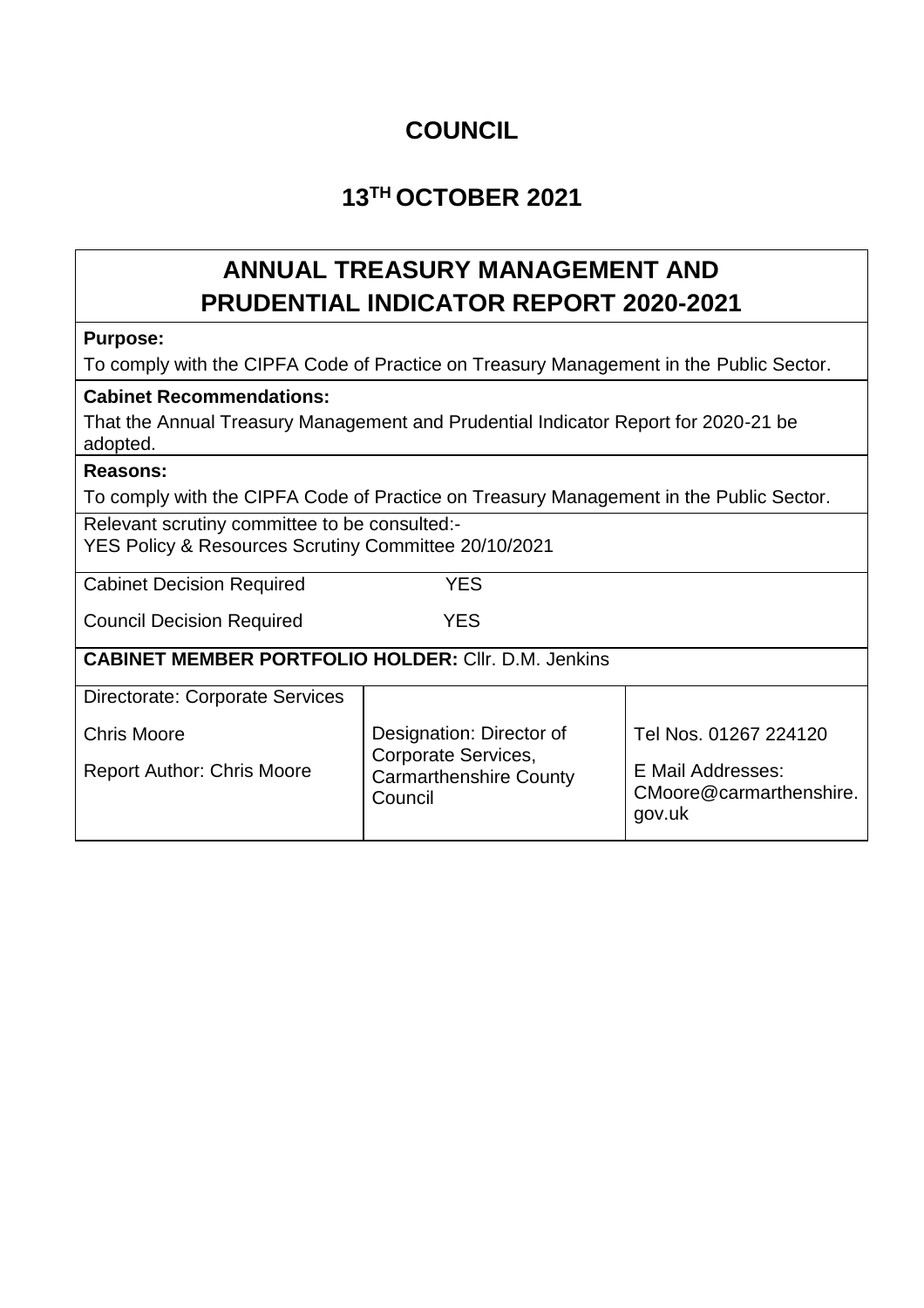### **EXECUTIVE SUMMARY**

## **COUNCIL 13TH OCTOBER 2021**

### **ANNUAL TREASURY MANAGEMENT AND PRUDENTIAL INDICATOR REPORT 2020-2021**

#### **1. BRIEF SUMMARY OF PURPOSE OF REPORT.**

 The Council adopted the Treasury Management Policy and Strategy and the five year capital programme for 2020-2021 on the  $3<sup>rd</sup>$  March 2020. This Annual Report lists the activities that took place in 2020-2021 under the headings of:

**Investments** 

Borrowing

Update on KSF

Security, Liquidity and Yield

Treasury Management Prudential Indicators

Prudential Indicators

Leasing

Rescheduling

**DETAILED REPORT ATTACHED ? YES**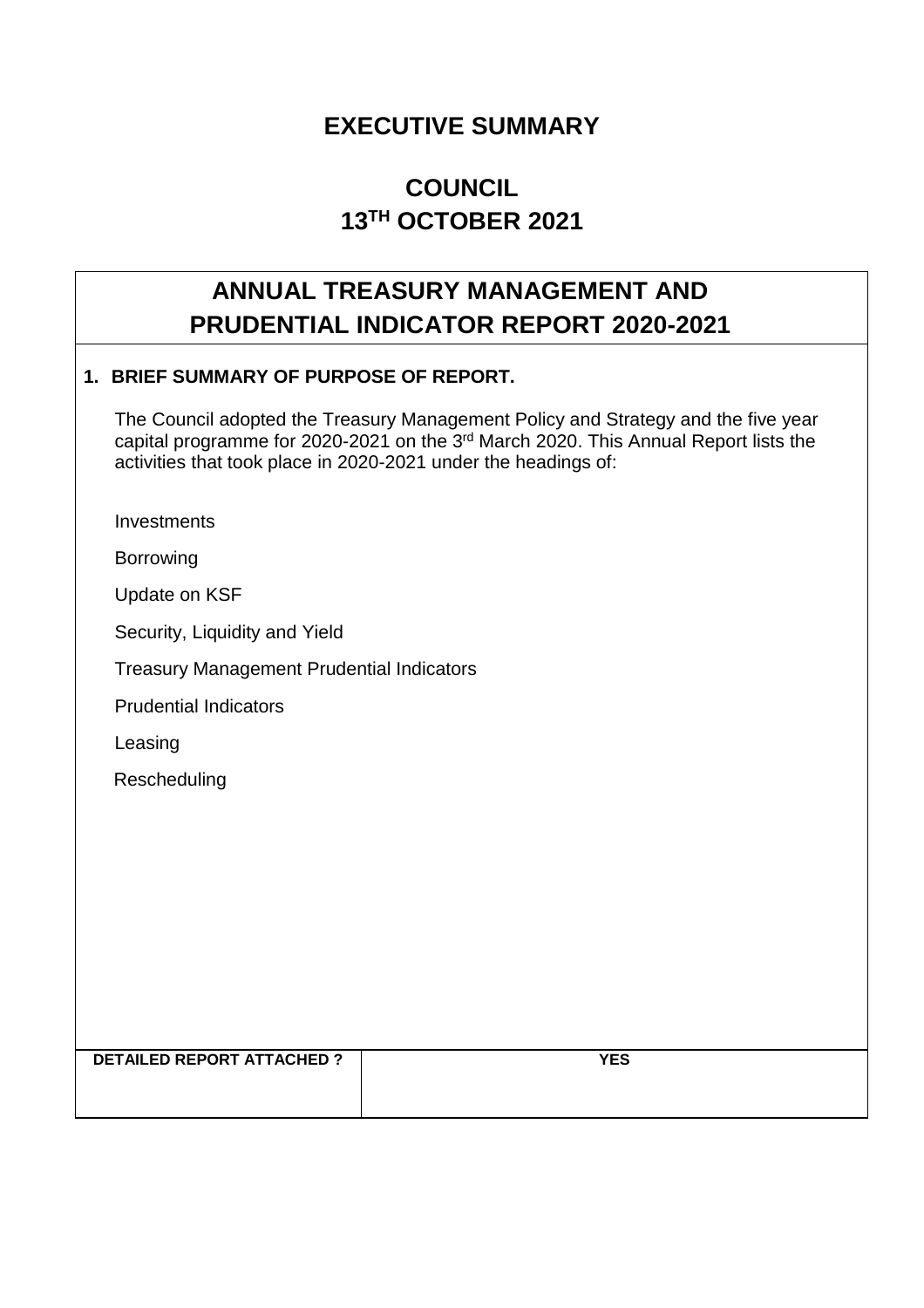### **IMPLICATIONS**

**I confirm that other than those implications which have been agreed with the appropriate Directors / Heads of Service and are referred to in detail below, there are no other implications associated with this report :**

| Signed:                                                 | <b>C</b> Moore |            | <b>Director</b> |                                            |                          |                    |
|---------------------------------------------------------|----------------|------------|-----------------|--------------------------------------------|--------------------------|--------------------|
| Policy, Crime<br>& Disorder<br>and<br><b>Equalities</b> | Legal          | Finance    | <b>ICT</b>      | <b>Risk</b><br>Management<br><b>Issues</b> | Staffing<br>Implications | Physical<br>Assets |
| <b>NONE</b>                                             | <b>NONE</b>    | <b>YES</b> | <b>NONE</b>     | <b>YES</b>                                 | <b>NONE</b>              | <b>NONE</b>        |

#### **Finance**

The authority's investments during the year returned an average rate of 0.18%, exceeding the 7 day LIBID rate.

No new PWLB borrowing took place during the year. Long term debt outstanding at the year end amounted to £414m.

The Authority did not breach any of its Prudential Indicators during the year.

86.80% of the submitted claim has been received from the administrators of KSF to 31st March 2021.

#### **Risk Management Issues**

The nature of investment returns can fluctuate from time to time due to market conditions. Investment rates have been particularly volatile recently due to the consequences of Covid-19.